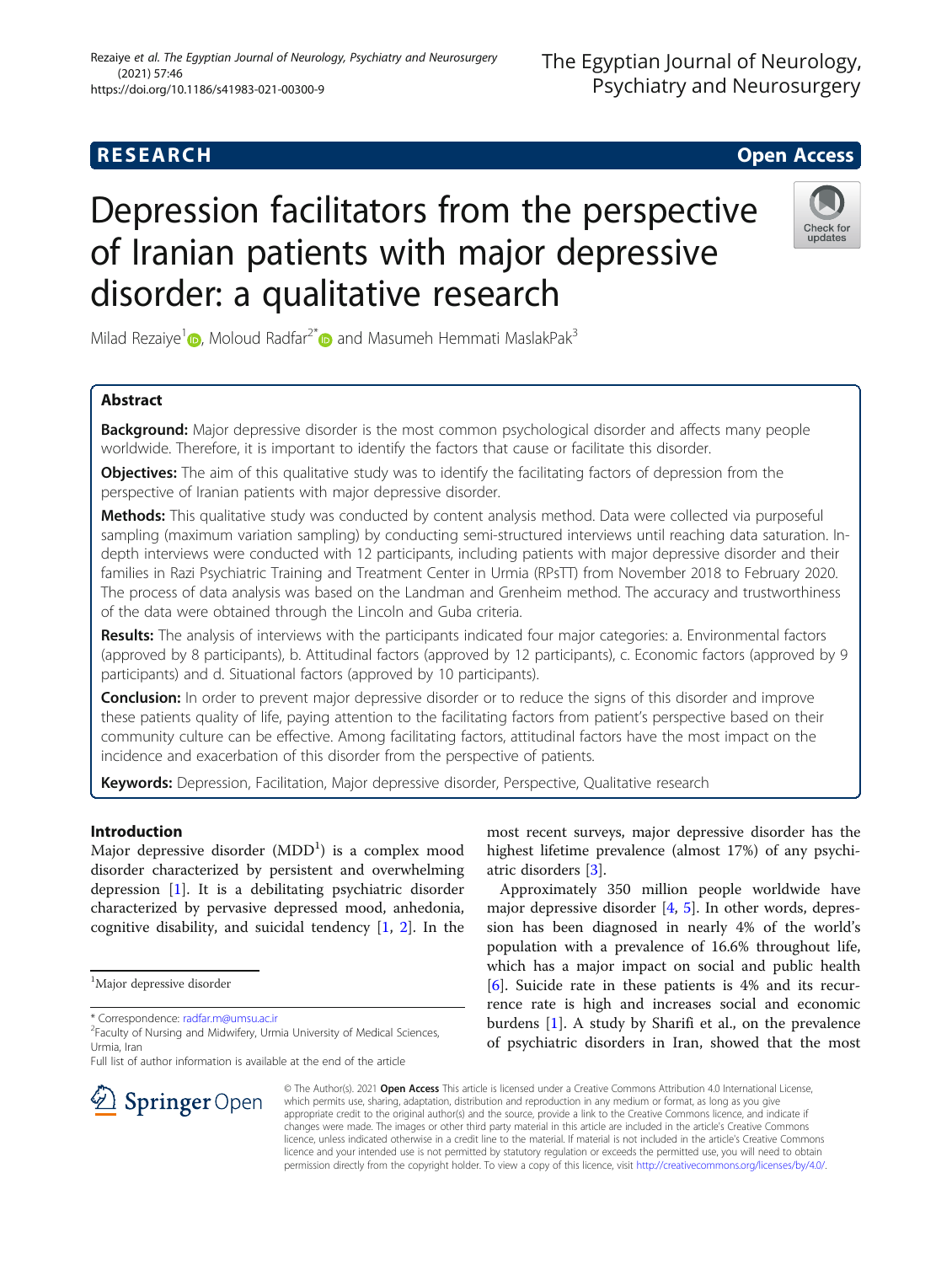common psychiatric disorder in Iran was major depressive disorder with a prevalence of 12.7% [[7,](#page-7-0) [8\]](#page-7-0).

Major depressive disorder is a serious health threat and will be the second leading cause of diseases by 2030 [[9\]](#page-7-0). The serious developmental consequences of depression and the associated treatment challenges once it has developed underscore the need for programs aimed at prevention  $[10]$  $[10]$ . Given the recurrent nature of the disorder, it is important not just to treat the acute episode, but also to protect against its return and the onset of subsequent episodes. Several types of interventions have been shown to be efficacious in treating depression. The antidepressant medications are relatively safe and work for many patients, but there is no evidence that they reduce risk of recurrence once their use is terminated [\[11\]](#page-8-0).

Numerous factors have been cited in various studies as facilitators of depression. For example, in a study by Person et al., environmental stressors such as mass disasters were cited as a contributing factor to depression [\[12\]](#page-8-0). Deadly diseases such as cancers have been mentioned as other causes of depression [[13\]](#page-8-0). In addition to these factors, disability can also be a predisposing factor for depression [\[14](#page-8-0)]. In general, the results of such studies have reported some factors as predictors of depression. These factors include couple communications [\[15\]](#page-8-0), self-esteem [\[16\]](#page-8-0), experience of body image issues [\[17](#page-8-0)], and genetics factors [[18\]](#page-8-0).

However, most authors who examined risk factors for onset of MDD did not discriminate a first onset of MDD from recurrent MDD [[19](#page-8-0)]. In addition, often studies did not have sufficient power to examine the differential impact of risk factors on a first onset of MDD in men and women. Insight into these risk factors may assist physicians and policy makers in determining who is more susceptible to depressive symptoms to prevent the onset of MDD and its associated burden of disease [\[9](#page-7-0)].

Therefore, it is necessary to first evaluate patients' perceptions of the depression facilitation factors to assess the quality of life of their community [\[20\]](#page-8-0). To identify depression facilitators in patients with major depressive disorder and with regard to the characteristics of qualitative studies, which makes it possible to describe phenomena, understand the relationships between phenomena and processes. The present study is a qualitative research utilizing a qualitative content analysis approach to discover new perspectives, new concepts and to communicate between them [\[21\]](#page-8-0). Qualitative research is a form of social research, where people interpret their experiences and the world in which they live. Qualitative methods are used to reveal people's behavior, views, feelings, and experiences to understand the social realities of individuals, groups, and cultures [[22](#page-8-0)].

The objective of this study was to carry out an exploration to understand the Iranian patients with major

depressive disorder perceptions about causes and risk factors for this disorder. Therefore, with regard to the mentioned characteristics of qualitative studies, the use of qualitative research method with qualitative content analysis approach is appropriate for the purpose of this study.

# Methods

## Design of study

This study is part of a master's thesis. That lasted from November 2018 to February 2020. This study is a conventional content analysis. Conventional content analysis is generally used with a study design whose aim is to describe a phenomenon, in this case the emotional reactions of hospice patients. This type of design is usually appropriate when existing theory or research literature on a phenomenon is limited [[23](#page-8-0)].

Semi-structured interviews were conducted with patients who were undergoing current treatment for major depressive disorder in Razi Psychiatric Training and Treatment Center in Urmia (RPsTT<sup>2</sup>).

The research environment consists of 3 in-patient wards of RPsTT. This hospital is the psychiatric center of Urmia City and patients with all kinds of mental disorders are referred to this hospital from all centers.

# Participant

Ethical committee approval was obtained. Then, purposive sampling was started among patients with major depressive disorder and continued until data saturation. This is the method of conscious selection of specific participants by the researcher. All attempts are made to enter participants with the specified status [[24\]](#page-8-0). Purposive sampling strategies are designed to enhance understandings of selected individuals or groups' experience(s) or for developing theories and concepts. Researchers seek to accomplish this goal by selecting "information rich" cases, that is individuals, groups, organizations, or behaviors that provide the greatest insight into the research question [[25\]](#page-8-0).

Participants in this study were selected as having been diagnosed with major depressive disorder by their treated psychiatrist and had been in hospital for at least 2 weeks. They were also able to speak and were willing to participate in the study.

Participant selection and interviews with participants continued until the data were replicated.

The study included 12 participants, 7 men and 3 women with major depressive disorder and 2 families of these patients with varying age, occupation, education, and marital status. During the interviews with the patients and the analysis of the data, the researchers were

<sup>&</sup>lt;sup>2</sup>Razi Psychiatric Training and Treatment Center in Urmia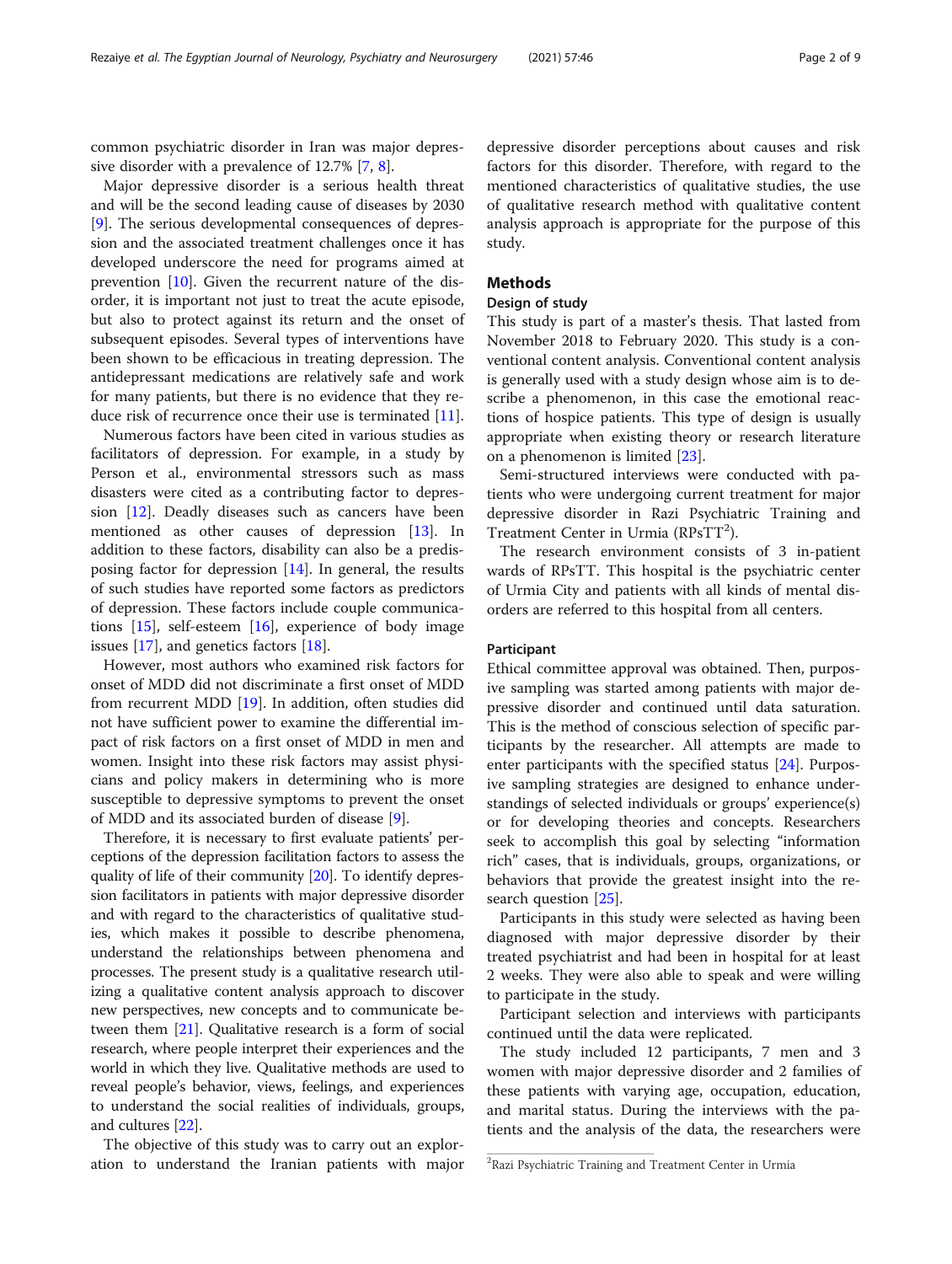directed to the interviews with their family caregivers. In this study, there were two family caregivers (without depression) who were in close relationship with these patients and were able to fully describe the living conditions of these patients to the research team and confirm or deny the patients' statements.

Participants of this study had been referred to a psychiatric clinic and policlinic for neurological or suicidal problems and had been admitted to the RPsTT after being diagnosed with major depressive disorder.

# Inclusion and exclusion criteria

Inclusion criteria included depressed patients admitted to RPsTT with a psychiatrist's diagnosis based on DSM-5 criteria, fluent in Farsi or Turkish and interested in participating in the study, the patients participating in this study were individuals who had experienced several episodes of major depression and at least 2 weeks had passed since their last hospitalization at the time of the interview, and they were under drug treatment and psychologically stable to be interviewed (a stable mood that they were able to communicate with the researcher and share their experiences). (Patient health records were used to extract the necessary information.)

Exclusion criteria were self-report of the presence of other physical or mental illness or lack of interest in continuing to participate in the study.

# Interviews

These patients were invited by the head nurses and the researcher to participate in this study. The study area was different parts of RPsTT; a quiet, non-commuter room was chosen as the place for the interview.

Written or verbal informed consent was obtained from all participants. After explaining the purpose and necessity of the study, the researcher reminded the participants of their commitment to adhere to all ethical principles such as confidentiality, anonymity, and permission to discontinue or leave the study and access to what they have stated.

The length of the interview varied from 35 to 60 min depending on the participant's willingness. Participants were interviewed in 2 or 3 sessions depending on the conditions of the interview to obtain rich and complete data. The researcher also conducted subsequent interviews to ensure that he had a common understanding of the data with participant (for member checking). Generally, a total of 35 interview sessions with participants were conducted during the study. All interviews were conducted when MDD patients had passed through the acute episode of the disorder and had a stabilized mood and were able to talk and share their experiences.

There was an interview guide for the semi-structured interviews which included questions such as the following:

- 1. What factors affect you?
- 2. What causes depression in you?
- 3. And…

In order to maintain confidentiality and anonymity, participants were given aliases in this study. Also, one of the characteristics of the interviewer (first author) in this study is that before the study, the researcher had completed his internship in this psychiatric medical center, but at the time of the research, he did not have any therapeutic or care relationship with the patients of that medical center.

#### Analysis

To analyze the data in this study, the content of the interviews was recorded during individual interviews with participants, then transcribed verbatim and then typed into the software (MAXQDA10).

After the interviews were completed, all the interviews were coded according to the conventional content analysis method and the concepts were extracted. The process of data analysis was based on the Landman and Grenheim method in 2004 [[26](#page-8-0)]. The following steps were taken in this study:

- 1. The interviews were conducted and then reviewed several times to find the correct understanding of the whole case.
- 2. Semantic units were extracted from the interviews and then categorized as compact units.
- 3. Based on the concept of meaning in semantic units, these units were carried out to the level of abstraction and were labeled with codes.
- 4. The codes were compared in terms of similarities and differences and were categorized under more abstract categories with distinct labels.
- 5. By comparing the classes with each other and delving deeply into them, the content of the data is presented as the theme.

A sample of the trend of condensation-abstraction process in this study is shown in Table [1](#page-3-0).

# Trustworthiness of research

Lincoln and Guba's trustworthiness criteria and techniques were used to ensure the validity and reliability of the qualitative data [\[27,](#page-8-0) [28\]](#page-8-0).

To ensure credibility, review and peer review has been used by participants and partners. During the interview, the audience was given feedback and endorsed speech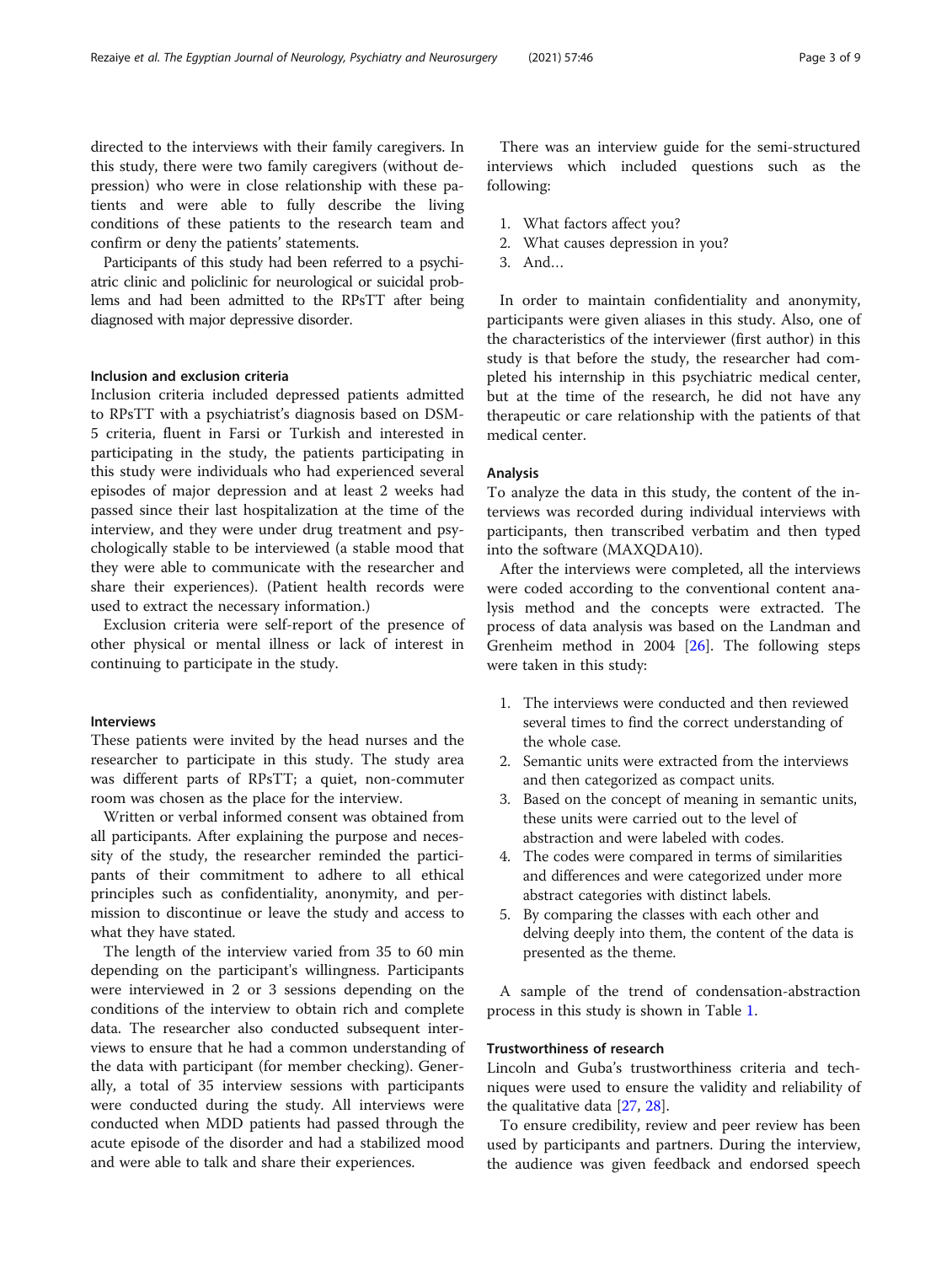| Main<br>category/<br>theme | <b>Subcategories</b>                                                      | Open code                                                                                                                                               | <b>Meaning units</b>                                                                                                                                                                                                                                                                                                                                             |
|----------------------------|---------------------------------------------------------------------------|---------------------------------------------------------------------------------------------------------------------------------------------------------|------------------------------------------------------------------------------------------------------------------------------------------------------------------------------------------------------------------------------------------------------------------------------------------------------------------------------------------------------------------|
| Attitudinal<br>factors     | 1. Negative<br>attitudes around<br>people<br>2. Negative self-<br>concept | Exacerbation of depression with<br>negative attitudes of others due to lack<br>of jobs.<br>Exacerbation of depression with a<br>feeling of imperfection | You also know that if someone doesn't have a job, how do they look at<br>him? When they look in that case to me, it makes me depressed (P7) (Male.<br>Patient).<br>After my sister got married and I couldn't get married, I felt that maybe I had<br>a flaw that made no one want to marry me, and I gradually became more<br>depressed (P8) (Female. Patient). |

<span id="page-3-0"></span>Table 1 A sample of the trend of condensation-abstraction process in this study

by him/her. In the review by colleagues, the coding and classification process was reviewed by other members of the group, and in cases where there was disagreement; discussions were held until agreement was reached. Also, other methods have been used, like prolonged engagement, devoting enough time, and good relationship with participant.

For transferability, rich descriptions were written detailing their environment, participants, and non-verbal behaviors; also, demographic characteristics of the participants were reported and varied sampling was performed to increase transferability.

The confirm ability was verified through external reviewers; the coding and classification process was approved by two experts in the field of qualitative research.

In order to assess the dependability, the study process, was described in detail and research notes were carefully written.

One of the problems in this study was patients' lack of confidence and their poor co-operation in the research. Interviews were held in several sessions with each individual to resolve this problem.

# Results

Demographic characteristics showed that the youngest participant was 19 and the oldest was 48 years old; the

**Table 2** Demographic characteristics of the participants

lowest level of education was illiterate and the highest was bachelor's degree (Table 2).

After content analysis, there were factors that led to depressive disorder or aggravated depression signs. Therefore, these factors were categorized as facilitating factors of depression in 4 categories and 8 subcategories (Table [3\)](#page-4-0).

#### First category: environmental factors

Environmental factors are one of the most influential factors in depression. In this study, environmental factors include external factors that severely affect the depressed person. This factor includes two subcategories: 1.Intensifying depression symptoms with sunset and 2. exacerbation of depressive symptoms with seasonal changes.

# Intensifying depression symptoms with sunset

Eight participants reported that sunset caused or aggravated the symptoms of depression. So that by sunset and at night, these patients will have symptoms of low mood. Patients reported that most of their depression symptoms were seen at night and they saw the sunset as a major cause of the depression.

P9 (male. patient): On the other hand, when the weather cools down and it gets dark early, my heart

| Rows           | <b>Alias</b>   | Age | <b>Education</b> | Job              | <b>Marital status</b> |
|----------------|----------------|-----|------------------|------------------|-----------------------|
|                | Patient/male   | 37  | Diploma          | Welder           | Married               |
| 2              | Patient/male   | 23  | Under diploma    | Hand selling     | Single                |
| 3              | Patient/male   | 48  | Diploma          | Military retiree | Married               |
| $\overline{4}$ | Patient/male   | 41  | Bachelor         | Military officer | Married               |
| 5              | Patient/male   | 29  | Illiterate       | <b>Driver</b>    | Married               |
| 6              | Patient/male   | 32  | Elementary       | Unemployed       | Single                |
| 7              | Patient/male   | 47  | Under diploma    | Lawn mower       | Married               |
| 8              | Patient/female | 34  | Under diploma    | Housewife        | Married               |
| 9              | Patient/female | 44  | Illiterate       | Housewife        | Married               |
| 10             | Patient/female | 19  | Diploma          | Unemployed       | Single                |
| 11             | Patient's wife | 26  | Under diploma    | Housewife        | Married               |
| 12             | Patient's mom  | 44  | Diploma          | Housewife        | Married               |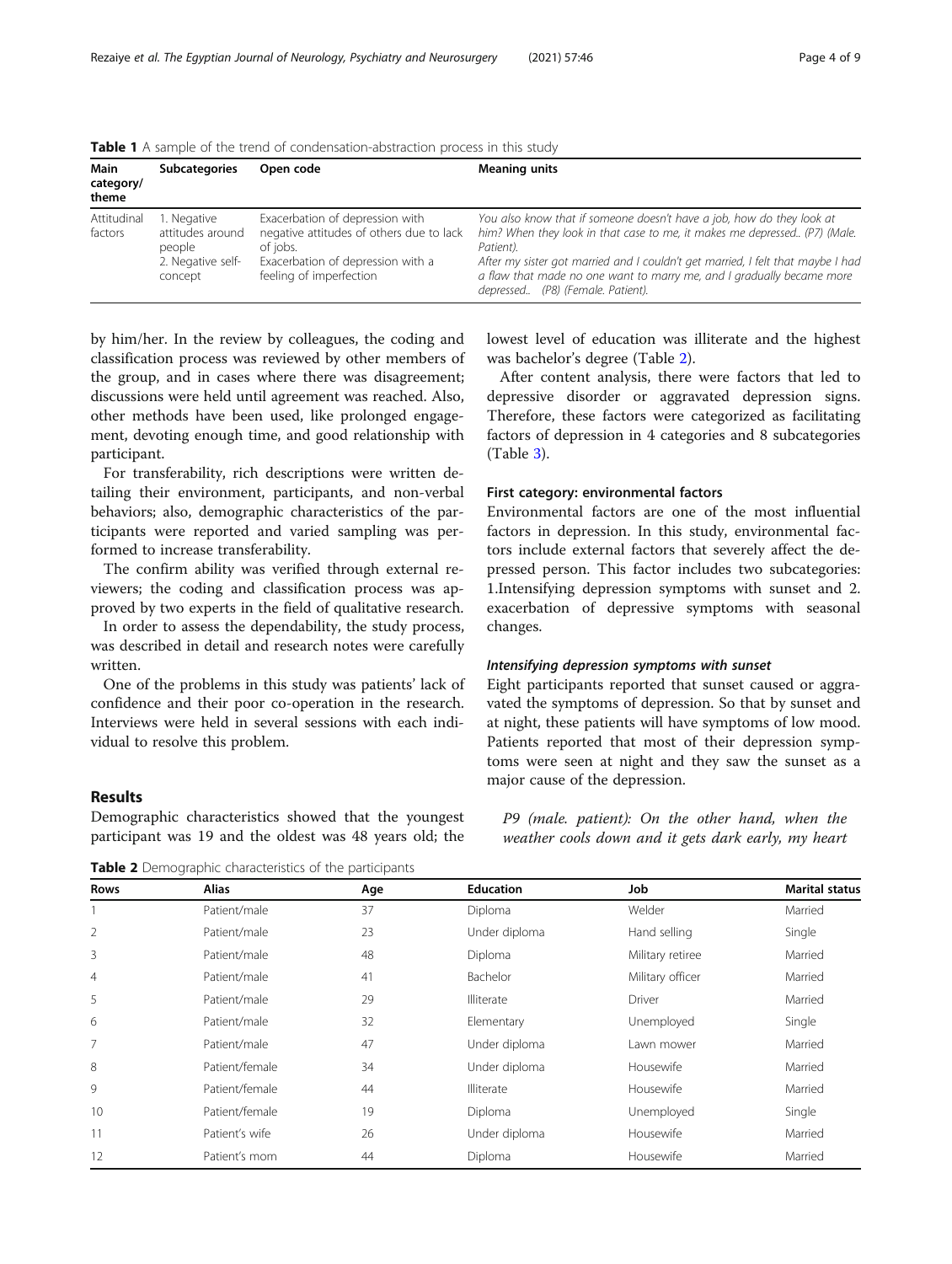<span id="page-4-0"></span>Rezaiye et al. The Egyptian Journal of Neurology, Psychiatry and Neurosurgery (2021) 57:46 Page 5 of 9

# Table 3 The categories and subcategories of the data

| <b>Categories</b>     | <b>Subcategories</b>                                            |  |  |  |
|-----------------------|-----------------------------------------------------------------|--|--|--|
| 1. Environmental      | a. Intensifying depression symptoms with sunset                 |  |  |  |
| factors               | b. Intensifying depression symptoms with seasonal<br>variations |  |  |  |
| 2 Attitudinal factors | a. Negative attitudes of around people                          |  |  |  |
|                       | b. Negative self-concept                                        |  |  |  |
| 3 Economic factors    | a. The impact of financial problems on depression               |  |  |  |
|                       | b. Unemployment causes depression                               |  |  |  |
| 4. Situational        | a. Depression incidence followed by loss                        |  |  |  |
| factors               | b. Retirement crisis                                            |  |  |  |

# aches and I feel suffocated.

P5 (male. patient): I like it to be always sunny because when it gets dark at night I get nervous and I always think about it.

P6 (male. patient): I wish it was always morning Just go to the garden in the nature I hate the night, I always feel bad, I wish it was always the day, I think the night gets me more depressing.

# Exacerbation of depressive symptoms with seasonal changes

Six participants said that as the cold season arrives, especially with the onset of autumn, they feel depressed, and climate changes lead to the exacerbation of their depression. Patients said that as the cold season approached, they would lose their relaxation and efficiency, and on the other hand, there would be symptoms of depression and body weakness.

P6 (male. patient): When the fall comes I become more depressed. Most of the time I get sick in the fall, I feel like I can't work.

# Second category: attitudinal factors

Depressed patients are strongly influenced by attitudinal factors. Participants stated that other's negative attitudes toward them lead to an increase in depression symptoms. These patients emphasized the need for family member's attention to the individual's position in society and the family and stated that they needed a proper position in their family. On the other hand, negative selfesteem and feeling defective or unable to work in certain areas of life lead to exacerbation of depression in these patients. Therefore, attitude factors are composed of two sub-categories, which include the following:

- 1. Negative attitudes of around people
- 2. Negative self-concept.

# Negative attitudes of around people

According to this study, we found that depressed patients are very impressionable. They can be easily influenced. Study participants were strongly affected by other's attitudes, and especially their negative attitudes about him/her status in society led to depression in that patient. Ten patients declared that one of the things that causes others to have a negative attitude toward them and that affects them a lot is the lack of proper position in society and lack of jobs.

P7 (male. patient): You know that if anyone doesn't have any job, how they look at him in society and when I have that attitude I get more depressed. And also I didn't have good position in our family. They looked bad to me. That was very impressive in my depressive disorder.

# Negative self-concept

Self-concept includes our attitudes, feelings, and knowledge about social ability, skill, and receptivity. Selfconcept encompasses all aspects of cognitive, perceptual, emotional, and evaluation procedures. An image everyone has in mind. Therefore, one's set of attitudes to himself is called self-concept [[29](#page-8-0)]. All of the participants had a negative concept of them and had a lack of selfesteem, leading to a sense of depression in them. Patients participating in the study did not foresee a suitable position for themselves in society, and they always felt deficient, inadequate ability, and defective in themselves.

P7 (male. patient): After we sold the store we bought a house but my family did not like it. And it destroyed my morale. I always say to myself I could not glorify my family. We were running away from parties and gatherings because they didn't value us, so we would have preferred to stay home even when we were invited to a place where we wouldn't see the value. In my family, when you don't have money, you don't have good position you don't have any value. When I think about these things and feel that problem is from me it makes me more depressed.

P8 (female. patient): After my sister got married and I stayed home, I was jealous of her and said why I can't get married. Perhaps I have problem and it made me depressed.

# Third category: economic factors

Other factors from the patient's point of view that have a significant impact on the degree of satisfaction of depressed patients and can lead to the prevalence of depression in society are economic factors. According to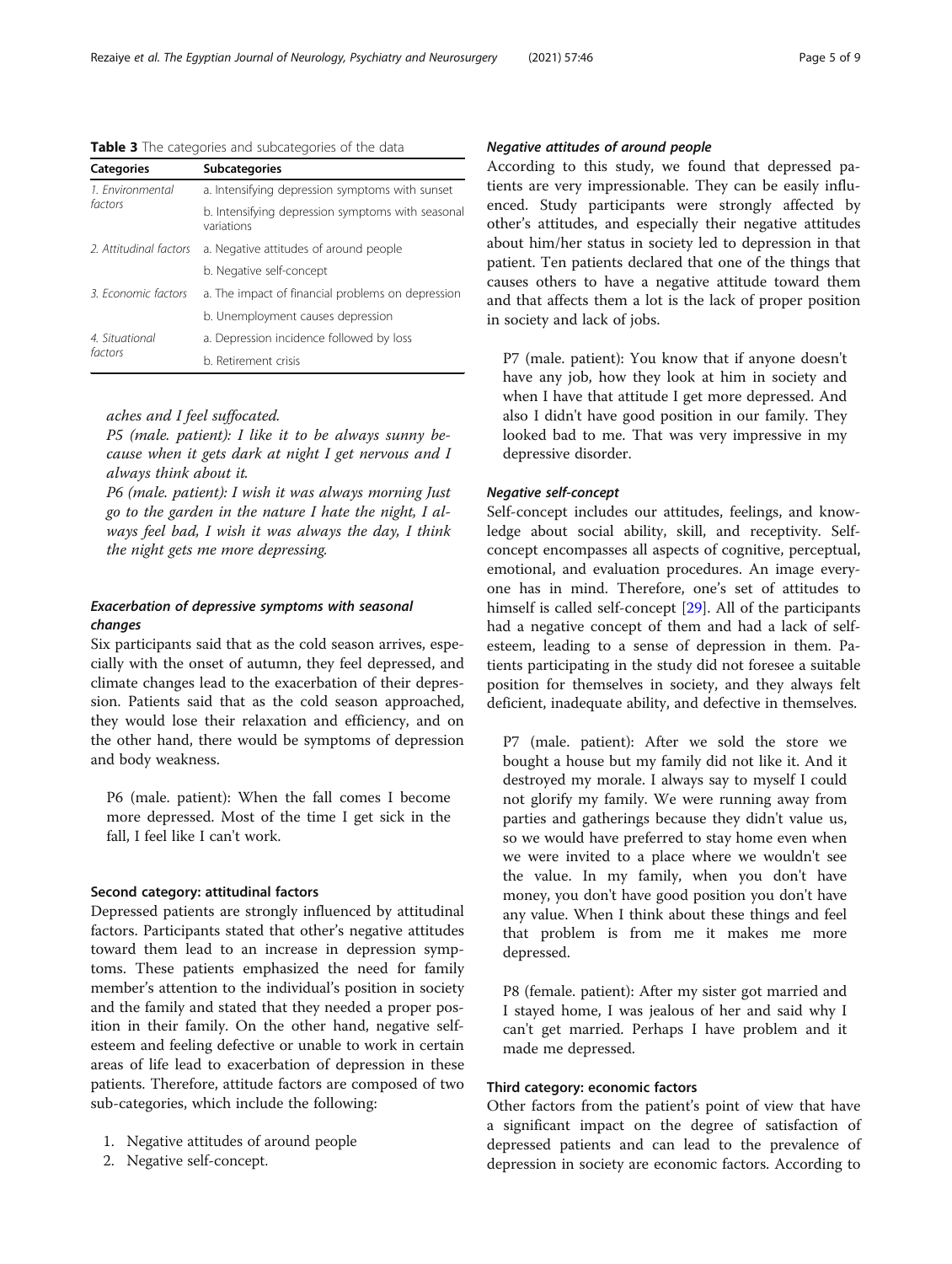this study in the area of economic factors, factors such as financial problems, lack of money, loss of belongings due to unemployment, lack of a fixed job, and loss of employment lead to an increase in the prevalence of depression in individuals. This category included of two subcategories: 1.The impact of financial problems on depression and 2. Unemployment causes depression.

# The impact of financial problems on depression

Economic instability and financial problems are among the factors that can easily lead to depression and affect patient's entire lives. Nine participants mentioned that lack of money, loss of money, and financial problems have exacerbated their depression, or their depressive symptoms increase with the lack of money and lack of income.

P5 (male. patient): Financial problems have had a huge impact on my illness. All patients like me have a huge financial problem with their illness.

P9 (female. patient): My husband had gone bankrupt. We sold the house, we sold the car. All of them made me depressed.

P4 (male. patient): I have financial problem, and this problem is pushing me to the point that I always think of money that I have to give back and that makes me depressed.

### Unemployment causes depression

Five participants found unemployment to be a cause of their depression. For example, not having a permanent job or being fired and losing a job has led to depression. Most of these patients said they are very upset about not having a permanent job. Others said they were so eager to find a job that they became depressed after they could not find a job, and some of them said that they are depressed after being fired.

P5 (male. patient): The biggest disadvantage of not having a permanent job is I waste all of the money that I get from one day work and then when I cannot find another work to do and get money it makes me depressed.

P7 (male. patient): Overall, I was depressed for the two years I was out of work. Unemployment bothered me a lot and made me depressed.

#### Fourth category: situational factors

Situational factors are influences that do not occur from within the individual but from elsewhere like the environment and others around you. From the perspective of participants in this study, patients are deeply affected and depressed by the loss of loved ones as their parents. Other situational factors are the retirement crisis that

patients indicated they were dissatisfied with their retirement and tended to continue working because retirement had negative effects in their life, like feeling of lack of energy. Thus, the category of situational factors consists of two subcategories, including: 1.Depression incidence followed by loss and 2.Retirement crisis.

# Depression incidence followed by loss

It is not easy to endure the death of loved ones and overcome the sadness that comes with it, but over time, it can be a relief. Unfortunately, sometimes the recovery process is delayed and your social performance will be severely disrupted. Ten participants indicated that they were depressed with the loss of their parents or other loved ones and that lack caused them depressed.

P8 (female. patient): My mom was very kind to me. I was depressed when she died. She liked me so much she talked to me well, she said me to pray, to pay attention to my personal hygiene.

# Retirement crisis

From the perspective of patients, retirement can be a synonym for a nightmare. Many retirees, therefore, view retirement as not only an opportunity to pursue their favorite activities, but also view retirement as a serious threat and a nightmare. One of our contributors believed that he would feel sick after he retired. He had no interest in retirement and was interested to continue in the service, even protesting his retirement and committing suicide for failing to return to work. Another participant considered retirement as a loss of social value.

P3 (male. patient): I was depressed since I retired, I was good at my job, I wanted to work there, I didn't want to retire, even complained about retirement, but after my retirement my morale was so bad.

# **Discussion**

In this study, factors called depression facilitators had a significant effect on the onset and exacerbation of depressive symptoms. Patients with major depression, and their families mentioned in interviews that environmental factors, attitudinal factors, economic factors, and situational factors are among the factors affecting the lives of these patients and can greatly increase their depressive symptoms. The mentioned factors with the aggravation of depressive symptoms have a great effect on destroying the interest of these people to continue living and continuously deprive them of a sense of satisfaction and enjoyment of life. On the other hand, by eliminating or reducing the mentioned factors, it is possible to help improve the quality of life of these patients and reduce the severity of MDD's symptoms.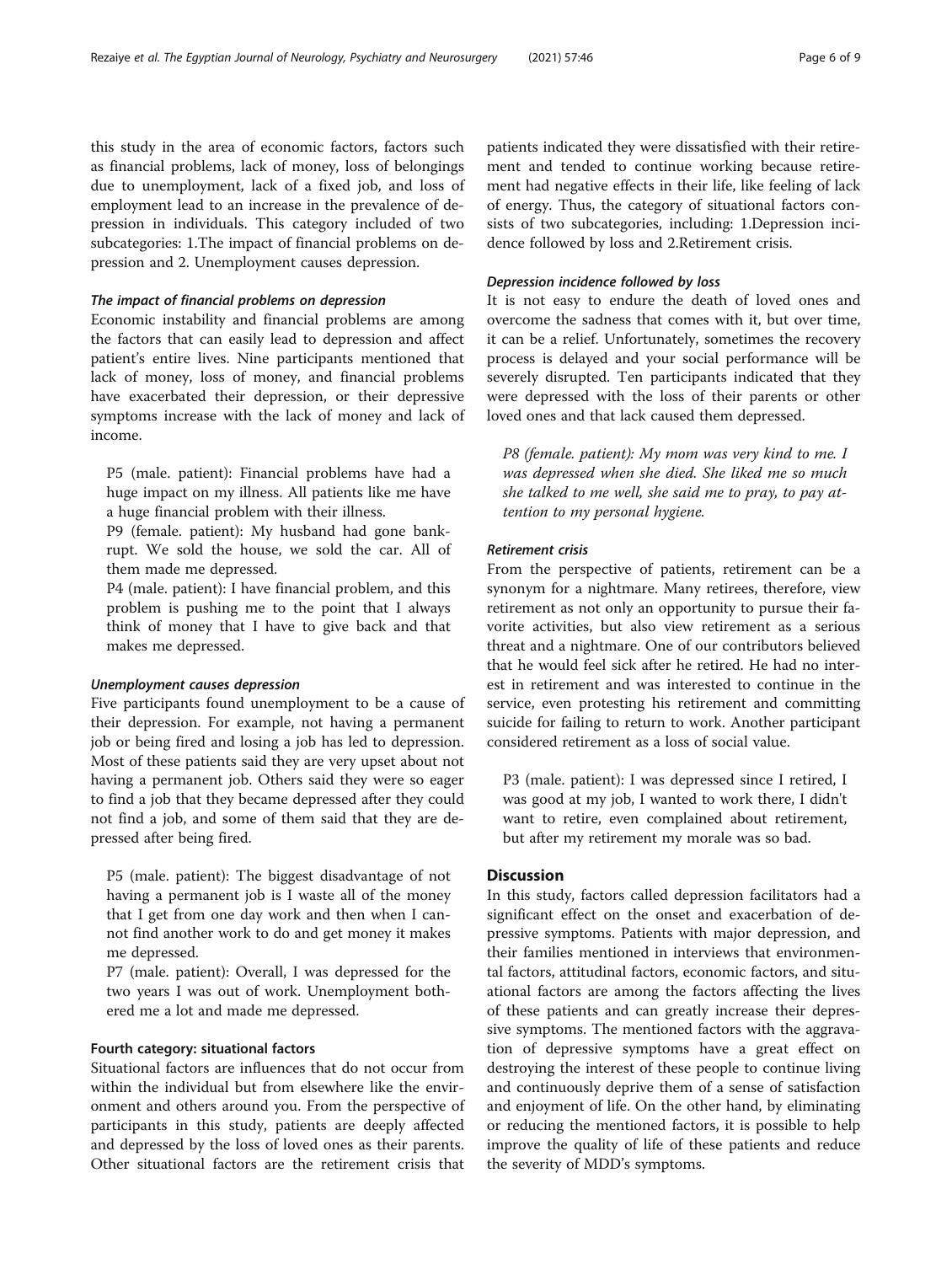The first factor to alleviate depression is paying attention to the environmental factors. Patients believe that with sunset and the onset of autumn, depressive symptoms may develop or worsen. In this regard, Patten et al. reported that the burden of major depressive illness was much higher in the winter months than in the summer months [[30\]](#page-8-0). In another study, Rottenberg et al. reported that sunsets were a major cause of mood swings and depression [[31\]](#page-8-0). A study by Gartlehner et al. found that the risk of recurrence of major depression increases with the onset of autumn and winter [\[32](#page-8-0)].

The second factor in the occurrence or intensification symptoms of depression is attitude factors. Patients believe that other people's attitudes toward them have a high impact on their depression, and some of these patients also have a type of negative self-concept. Regarding attitudinal factors, a study has been conducted by Zhang et al. It indicates that negative attitudinal factors in the community, especially the stigma label of mental illness, lead to aggravation of mental disorders. According to Zhang, patients with mental disorders are less acceptable to others in the community. In addition, the families of these patients consider the existence of such a member as a disgrace, which is referred to as family stigma [\[33\]](#page-8-0). Risch et al. also believe that low self-esteem or negative self-esteem in depressed patients leads to recurrence of major depressive episodes [\[34](#page-8-0)]. Kuehner et al. also point out in their study that in order to improve the quality of life of patients with major depression, their self-esteem and social support should be enhanced [[35\]](#page-8-0).

The third effective factor for these patients is economic factors. These patients believe that they become depressed by unemployment and lack of jobs, as well as by the financial problems. In this regard, Simon reports in his study that factors such as financial problems and job loss have a great impact on causing depression, and also depression causes a deterioration of the functional and occupational status of the person and has high costs for the depressed person and his/her family [\[36\]](#page-8-0). Gürhan also points out that most depressed patients have an unfavorable economic situation, and this low economic situation leads to worsening of the disorder and even suicide in these people [[37\]](#page-8-0).

And finally, situational factors are other causes of depression in these patients. According to the results of the data, the loss and loss of loved ones have led to symptoms of depression in them. Friedman et al. also write that the experience of grief following the loss of a loved one is an understandable and acceptable reaction. However, in some people, it can have deeper effects and cause various symptoms of major depression. As a result of losing loved ones, people suffering from major depression experience a major crisis, become pessimistic, and lose their self-esteem [[38\]](#page-8-0). Djelantik et al. also note that depressed patients who lose loved ones experience a more intense period of grief [\[39](#page-8-0)].

In the present study, our participants considered retirement as an important cause of depression. However, a study by Lee and Smith found that retirement does not lead to depression, and it leads to reduced labor force participation. However, in the continuation of their study, they point out that retirees are often more depressed than workers [\[40](#page-8-0)]. While in the opinion of the participants in our society, job is a kind of recreation and social activity, and on the other hand, income decreases with retirement and creates economic problems for the retiree, and therefore retirement can lead to depression or its aggravation. Karpansalo et al. also reported in their study that depression leads to early retirement [[41\]](#page-8-0). Butterworth et al. also have indicated that people who have retired have experienced various mental health crises compared to the time they were employed [\[42](#page-8-0)].

Proper knowledge of facilitator factors for depression helps to increase the detective power [[43\]](#page-8-0). Therefore, in addition to proper screening of prevalent cases, early detection of people who are likely to develop a depressive disorder in the near future is desirable [\[44\]](#page-8-0). Also perspectives may vary among patients according to their cultural values, beliefs, and practices, and by race/ethnicity, rural/urban status, or sexual orientation, among other factors [\[45\]](#page-8-0). So, we can control the major depressive disorder in a community by being aware of the cultural conditions that influence depression from the perspective of its population. For example, in the present study, attitudinal factors were more important from the perspective of this group of people than other factors, and this result is different from other studies. From the point of view of these people, attitude factors have a significant impact on the incidence and exacerbation of depression. However, with a special focus on creating a positive attitude towards these people, their mood increases and their recovery accelerates.

#### Conclusion

Based on our results, factors that facilitate depression in Iran include environmental factors, attitude factors, economic factors, and situational factors. And from the perspective of patients with depressive disorder and their families in Iranian society, there is a strong relationship between exacerbation of depression and these factors. This study adds to our understanding of depression facilitators in Iranian society and affective factors cause depression or severe this disorder. The current results could help the care givers to understand the perspective of Iranian patients with major depressive disorder about the facilitating factors of depression and provide suitable,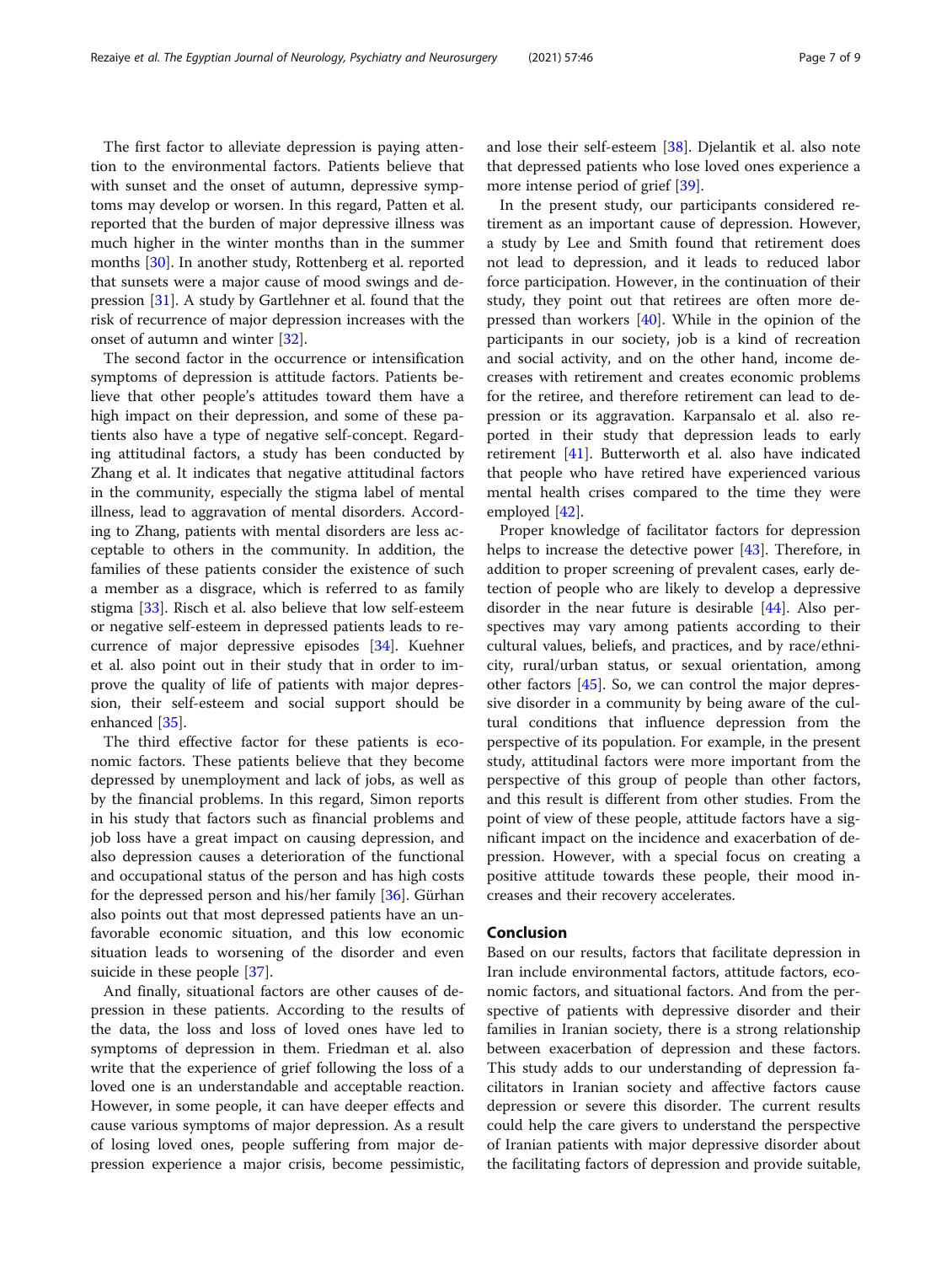<span id="page-7-0"></span>effective, practicable, and culture-based mental health services and also help to reduce the symptoms of depression in these patients. Therefore, it is suggested that further qualitative and interventional studies should be conducted in this area.

# Relevance for clinical practice

Health professionals and care givers have to pay more attention to the facilitation factors of depression from the perspective of patients with major depressive disorder, because knowing these factors can significantly control the symptoms of major depressive disorder in patients.

# Limitations

Of the existing problems in this study can be attributed to the patients' lack of trust and their poor cooperation in the research. In order to solve this problem, several interviews were conducted with each person to conduct an interview in this field after obtaining the patient's trust.

Due to the nature of qualitative studies, the results of this study are cautiously generalized.

#### Abbreviations

MDD: Major depressive disorder; RPsTT: Razi Psychiatric Training and Treatment Center in Urmia

#### Acknowledgements

This article is taken from the dissertation of the master's degree course in approved and defended psychiatry at the Faculty of Nursing, Urmia University of Medical Sciences. The authors consider it necessary to express our sincere gratitude to the staff of Razi Psychiatric Training and Treatment Center in Urmia (RPsTT), research officials of Urmia School of Nursing and the jury of the dissertation who helped us to perform and improve the quality of this research. The authors would like to thank all participants of the study for their willingness despite their emotional burdens.

#### Authorship statement

All authors listed meet the authorship criteria according to the latest guidelines of the International Committee of Medical Journal Editors, and all authors are in agreement with the manuscript.

#### Authors' contributions

MRa conceived of the idea and research questions and assisted with analyses, aided in the interpretation of the results, and assisted in writing the results section. MRe helped to conceive the research questions, conducted interviews with the participants, conducted the analyses, and prepared the first complete draft of the manuscript. MHM helped to conceive the research questions, assisted with analyses, aided in the interpretation of the results, and contributed to the writing of the manuscript. All authors have read and approved the manuscript

#### Funding

The study is funded by Urmia University of Medical Sciences; however, the funder was not involved in the design of the study and collection, analyses, and interpretation of data and in writing the manuscript.

#### Availability of data and materials

All our study-related information is stored in secure folders with limited access. Electronic data files are stored on a file system with access restricted to designated researchers and data managers. The dataset is available from the corresponding author at Urmia University of Medical Sciences.

# **Declarations**

#### Ethics approval and consent to participate

This research was approved by the Urmia University of Medical Sciences Research Ethics Committee (IR.UMSU.REC.1398.214). And after received a letter of introduction through the research directorate at the Urmia University of Medical Sciences along with other necessary permits issued by the dean's office and the offices of the nursing staff, the researcher entered the location of the research to familiarize the participants with the aim and process of the research and to obtain their informed verbal and written consent to participation in the research by giving interviews and being observed. Measures were put in place to ensure that the identity of each participant remained confidential. The researcher provided the participants with contact information and was ready at all times to answer their queries about the research.

#### Consent for publication

Not applicable.

#### Competing interests

The authors declare that they have no competing interests.

#### Author details

<sup>1</sup>Department of Psychiatric Nursing, School of Nursing and Midwifery, Urmia University of Medical Sciences, Urmia, Iran. <sup>2</sup> Faculty of Nursing and Midwifery, Urmia University of Medical Sciences, Urmia, Iran. <sup>3</sup>Maternal and Childhood Obesity Research Center, Urmia University of Medical Sciences, Urmia, Iran.

# Received: 18 May 2020 Accepted: 22 March 2021 Published online: 31 March 2021

#### References

- 1. Zhi D, Calhoun VD, Lv L, Ma X, Ke Q, Fu Z, et al. Aberrant dynamic functional network connectivity and graph properties in major depressive disorder. Frontiers in psychiatry. 2018;9:339. [https://doi.org/10.3389/fpsyt.201](https://doi.org/10.3389/fpsyt.2018.00339) [8.00339](https://doi.org/10.3389/fpsyt.2018.00339).
- 2. Trivedi MH. Major depressive disorder: remission of associated symptoms. J Clin Psychiatry. 2006;67(suppl 6):27–32.
- 3. Vandeleur CL, Fassassi S, Castelao E, Glaus J, Strippoli M-PF, Lasserre AM, et al. Prevalence and correlates of DSM-5 major depressive and related disorders in the community. Psychiatry research. 2017;250:50–8. [https://doi.](https://doi.org/10.1016/j.psychres.2017.01.060) [org/10.1016/j.psychres.2017.01.060](https://doi.org/10.1016/j.psychres.2017.01.060).
- 4. Sugg HVR, Richards DA, Frost J. Morita Therapy for depression (Morita Trial): a pilot randomised controlled trial. BMJ open. 2018;8(8):e021605. [https://doi.](https://doi.org/10.1136/bmjopen-2018-021605) [org/10.1136/bmjopen-2018-021605](https://doi.org/10.1136/bmjopen-2018-021605).
- 5. López E, Steiner AJ, Manier K, Shapiro BB, Vanle B, Parisi T, et al. Quality of life and functioning of Hispanic patients with Major Depressive Disorder before and after treatment. J Affective Disorders. 2018;225:117–22. [https://](https://doi.org/10.1016/j.jad.2017.08.031) [doi.org/10.1016/j.jad.2017.08.031.](https://doi.org/10.1016/j.jad.2017.08.031)
- 6. Ouakinin SR, Barreira DP, Gois CJ. Depression and obesity: Integrating the role of stress, neuroendocrine dysfunction and inflammatory pathways. Front Endocrinology. 2018;9:431. <https://doi.org/10.3389/fendo.2018.00431>.
- 7. Sharifi V, Amin-Esmaeili M, Hajebi A, Motevalian A, Radgoodarzi R, Hefazi M, et al. Twelve-month prevalence and correlates of psychiatric disorders in Iran: the Iranian Mental Health Survey, 2011. Archives of Iranian medicine. 2015;18(2):0-.
- 8. Amini K, Marks D, Cheraghi MA, Eftekhar M, Negarandeh R. Attempting to Restore Integrity of the Self: A Grounded Theory Study of Recovery From Major Depressive Disorder. Journal of the American Psychiatric Nurses Association. 2019;25(5):385–95. [https://doi.org/10.1177/1078390318800585.](https://doi.org/10.1177/1078390318800585)
- 9. Stegenga BT, King M, Grobbee DE, Torres-González F, Švab I, Maaroos H-I, et al. Differential impact of risk factors for women and men on the risk of major depressive disorder. Annals of epidemiology. 2012;22(6):388–96. <https://doi.org/10.1016/j.annepidem.2012.04.011>.
- 10. Garber J, Clarke GN, Weersing VR, Beardslee WR, Brent DA, Gladstone TR, et al. Prevention of depression in at-risk adolescents: a randomized controlled trial. Jama. 2009;301(21):2215–24. [https://doi.org/10.1001/jama.2](https://doi.org/10.1001/jama.2009.788) [009.788](https://doi.org/10.1001/jama.2009.788).